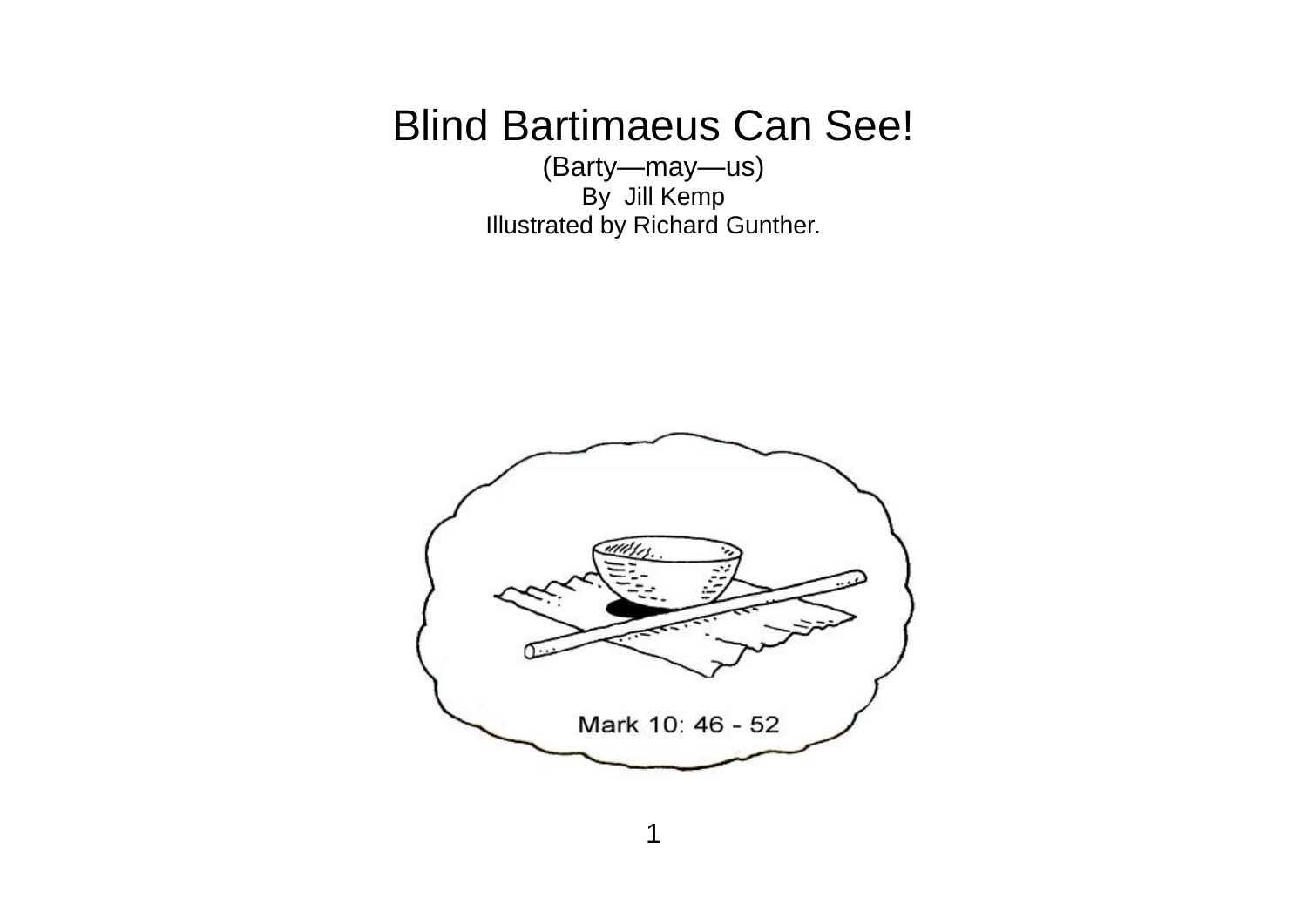

Timaeus and his wife had a lovely baby boy and they called him Bartimaeus. The little baby was born blind and their little boy would never be able to see.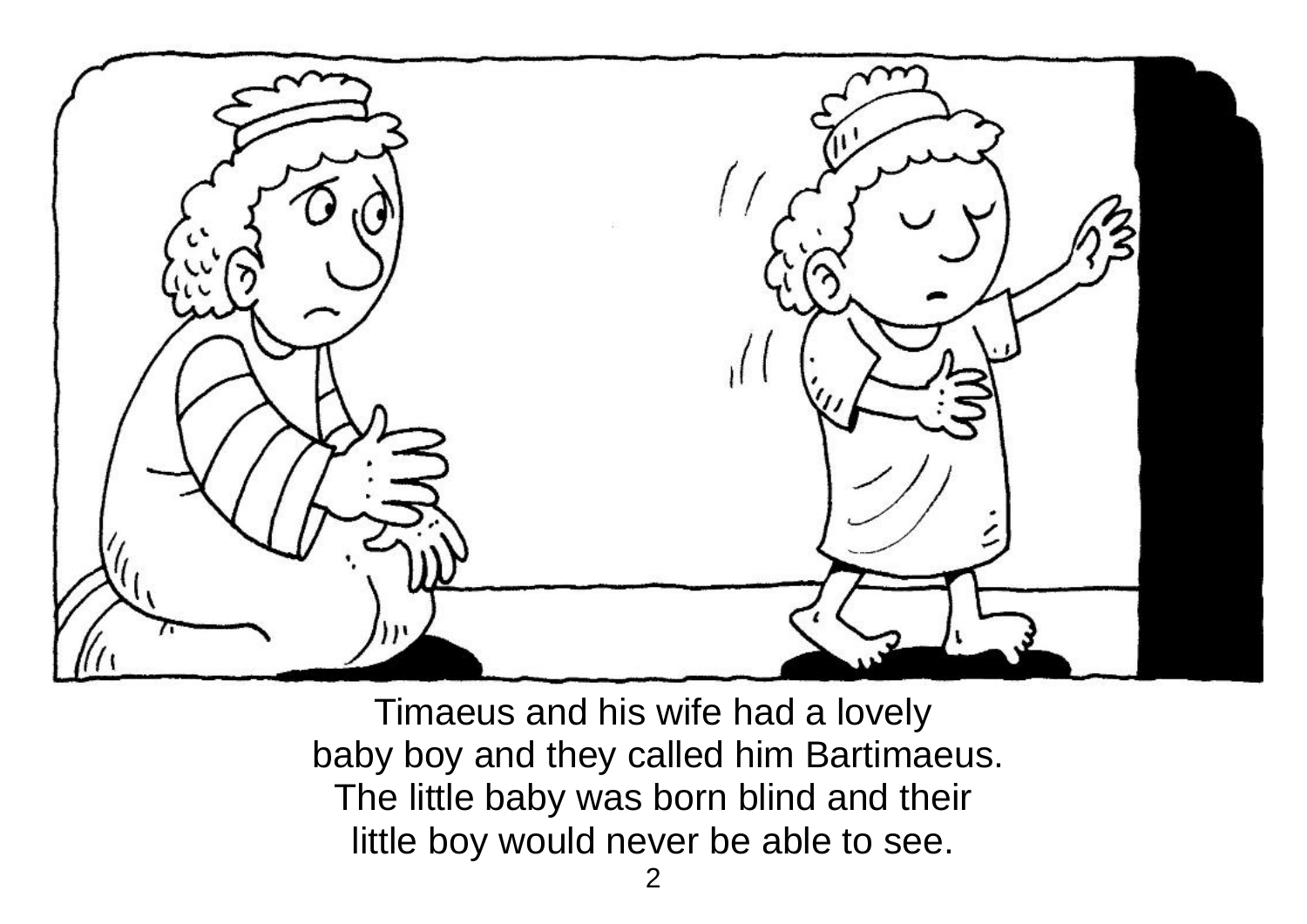

When he grew up he couldn't see to work, so he sat beside the road waiting for people to put money in his bowl so he could buy food.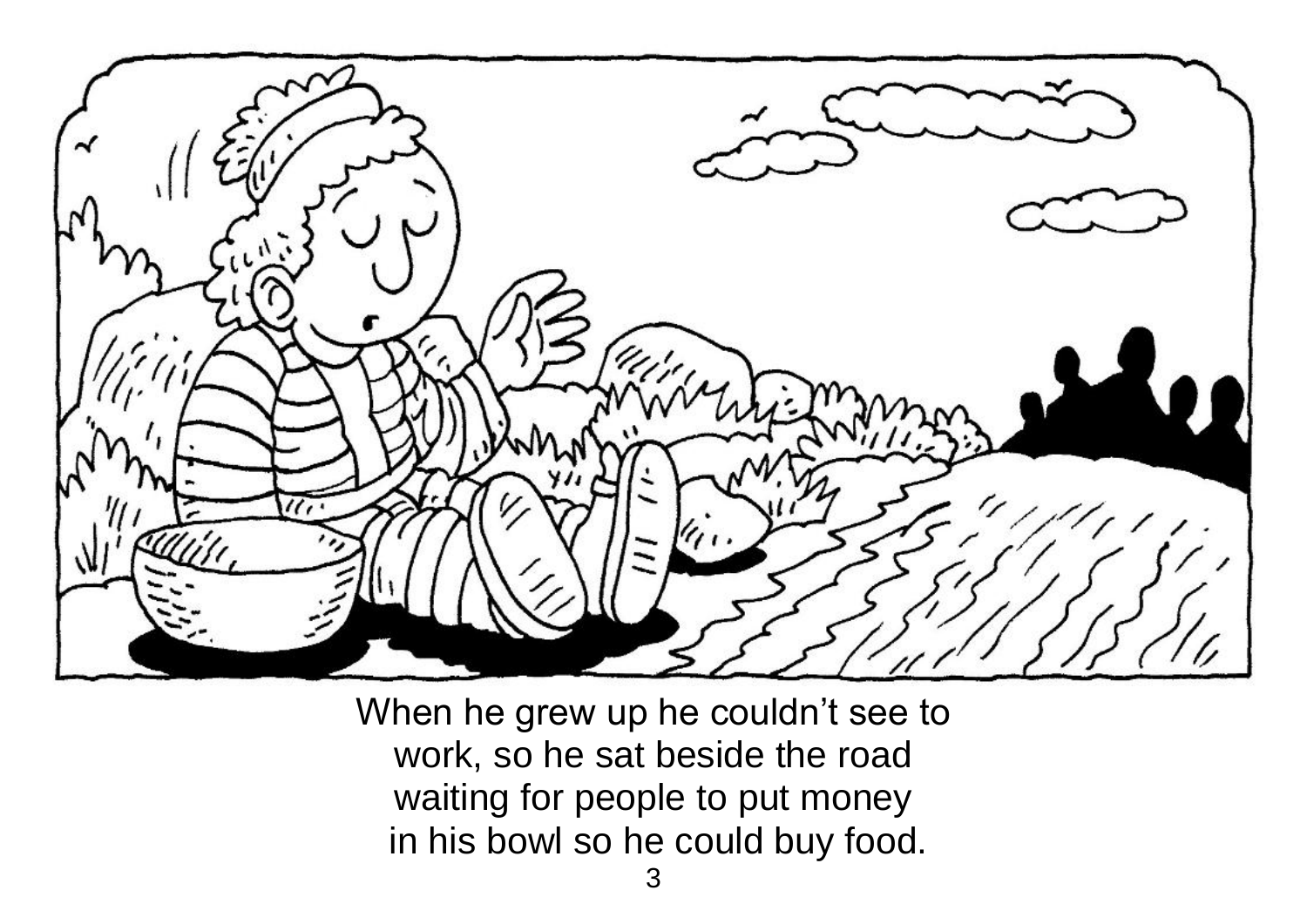

One day Jesus went past with lots of people. Bartimaeus had heard that Jesus healed sick people. "Jesus! Please help me," he yelled. "Be quiet! Jesus is too busy for you," they said.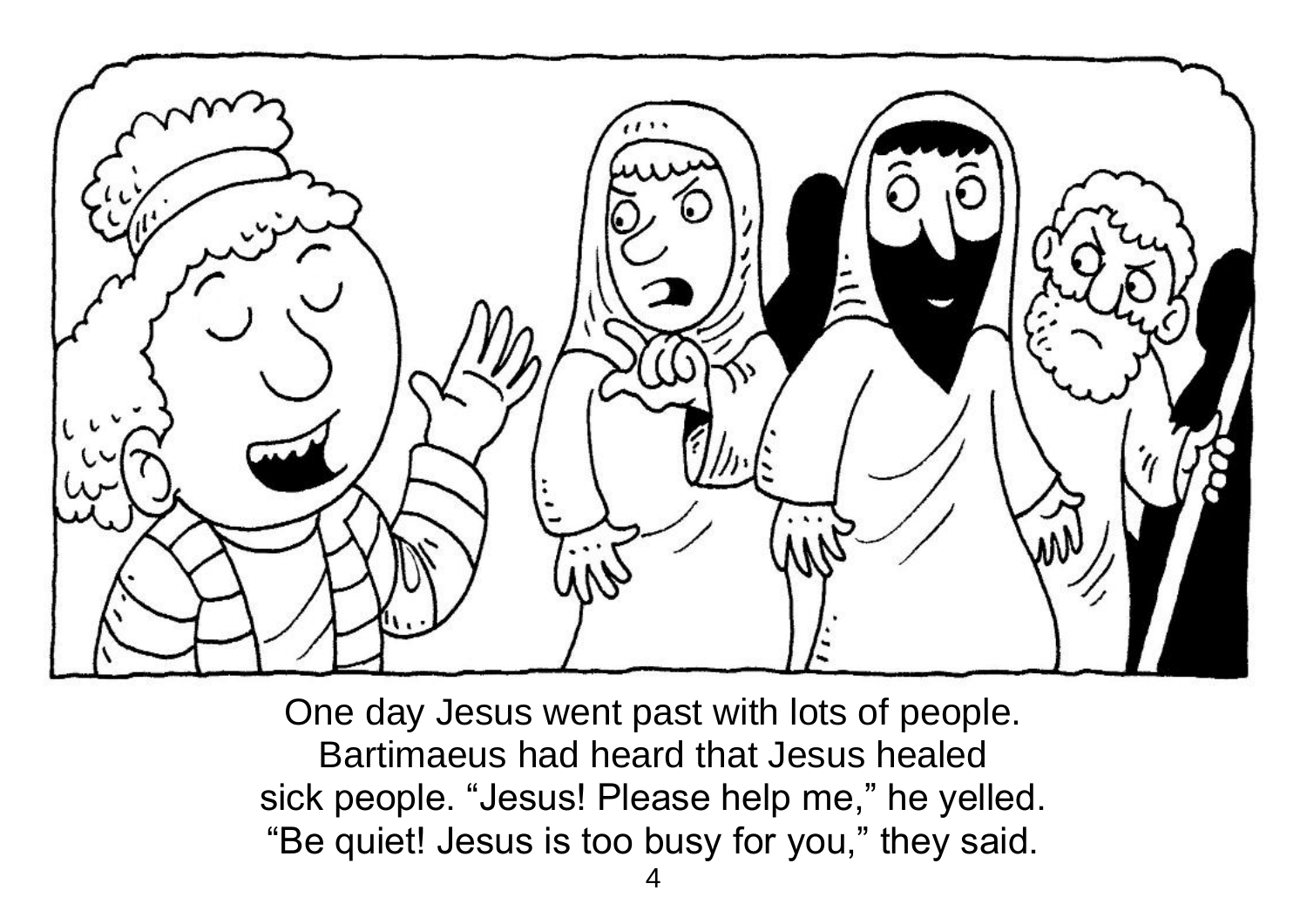

But Jesus is never too busy to hear us. He stopped and called Bartimaeus by name and asked him to come to him. Bartimaus took off his coat and dropped it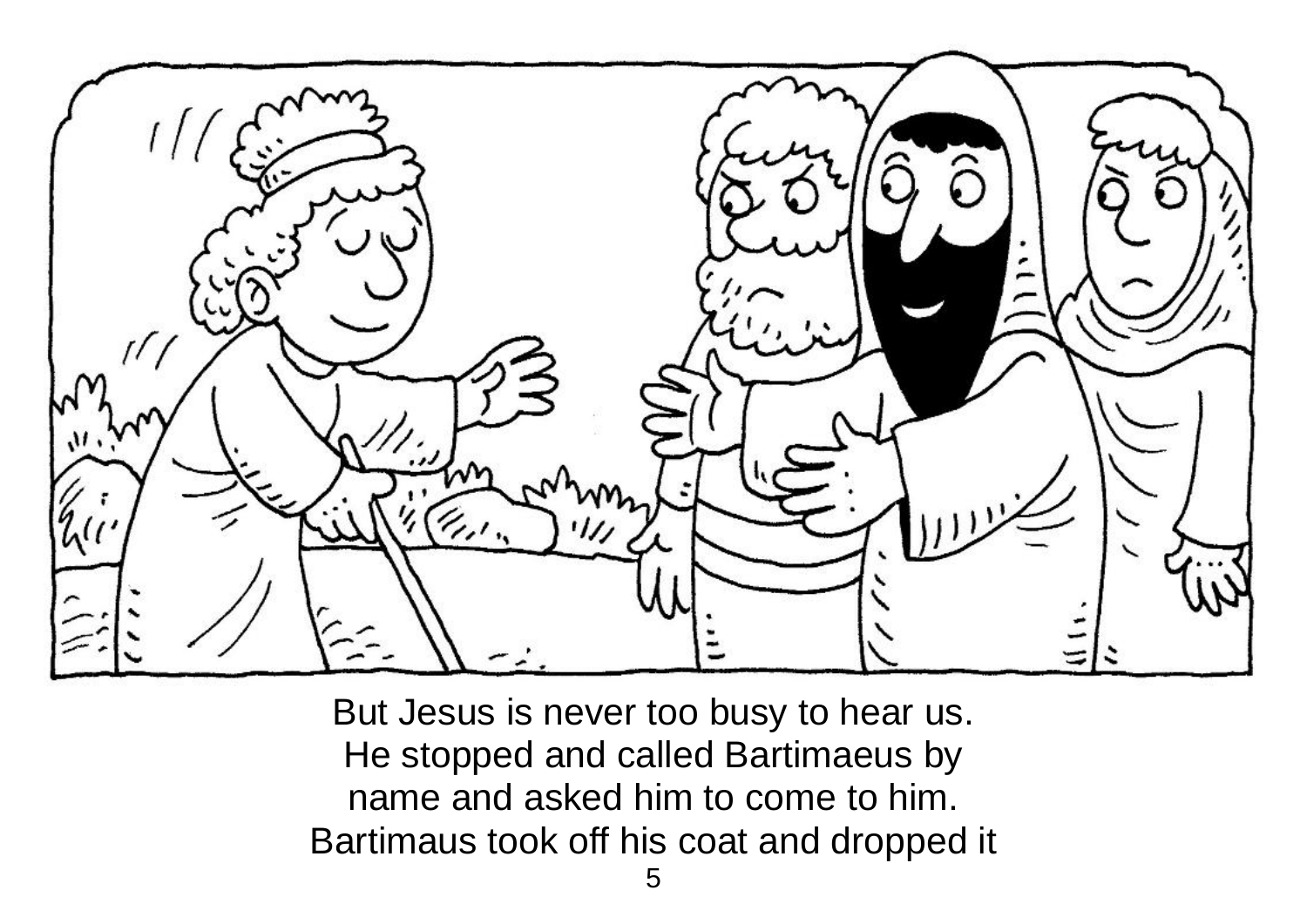

People took him over to Jesus. Bartimaeus believed that Jesus could heal his eyes and make him see! "Jesus please help me," he said.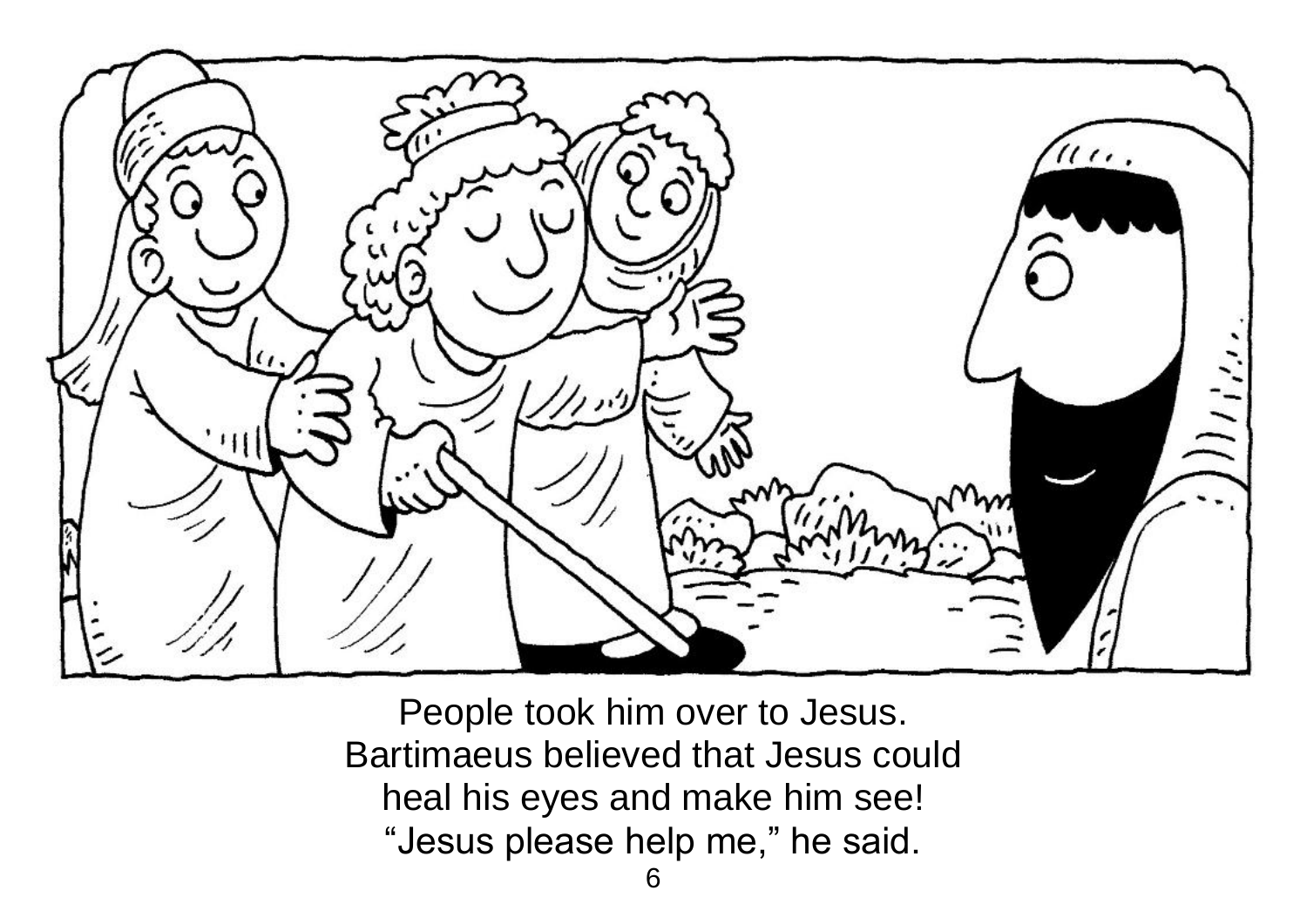

"What do you want?" asked Jesus. "Jesus I want to be able to see. I know you make sick people better." And then a miracle happened!